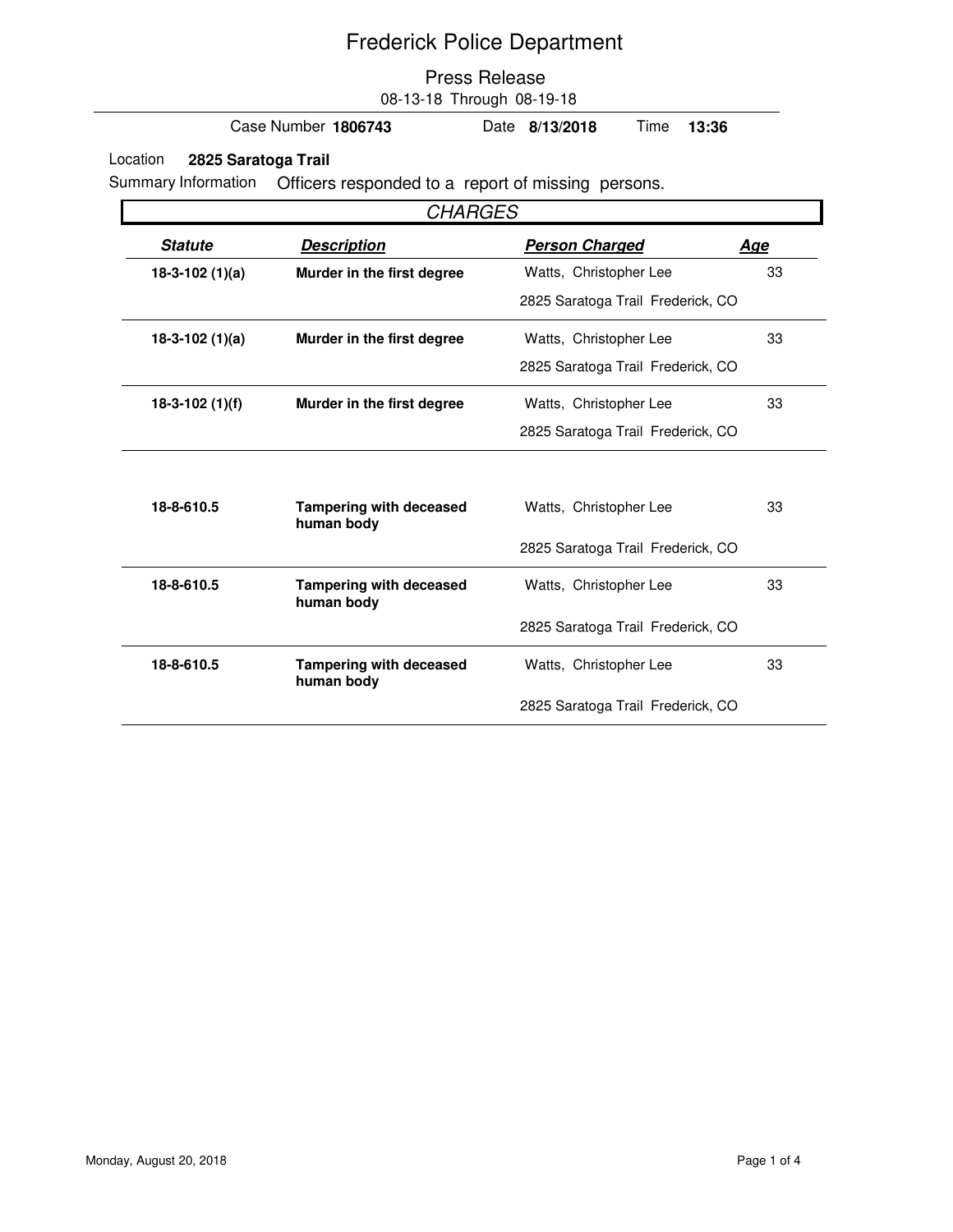### Press Release

08-13-18 Through 08-19-18

|                                 | Case Number 1806754                                                                                                                                                                                                                                                             | Date 8/13/2018                  | Time | 22:48 |            |
|---------------------------------|---------------------------------------------------------------------------------------------------------------------------------------------------------------------------------------------------------------------------------------------------------------------------------|---------------------------------|------|-------|------------|
| Location                        | 6700 block Colorado Blvd                                                                                                                                                                                                                                                        |                                 |      |       |            |
| Summary Information             | A vehicle was stopped for a traffic infraction and the driver's license was under<br>restraint. He was issued a summons and State Proof of Service form. A<br>passenger also had a revoked license and he was also advised of that and<br>issued a State Proof of Service form. |                                 |      |       |            |
|                                 | <b>CHARGES</b>                                                                                                                                                                                                                                                                  |                                 |      |       |            |
| <b>Statute</b>                  | <b>Description</b>                                                                                                                                                                                                                                                              | <b>Person Charged</b>           |      |       | <u>Age</u> |
| 118                             | Drove (Motor/Off-highway)<br><b>Vehicle When License Under</b><br><b>Restraint for an Outstanding</b><br>Judgement                                                                                                                                                              | Jaramillo, Isaac Alvino         |      |       | 18         |
|                                 |                                                                                                                                                                                                                                                                                 | 9045 Eldorado Ave Frederick, CO |      |       |            |
|                                 | Case Number 1806776                                                                                                                                                                                                                                                             | Date 8/14/2018                  | Time | 16:39 |            |
| Location<br>200 Block Grant St  |                                                                                                                                                                                                                                                                                 |                                 |      |       |            |
| Summary Information             | A dog reached through the fence line between 2 homes and bit another dog.<br>A person was also bitten while breaking up the dog fight. The biting dog is<br>undergoing the required 10 day quarantine.                                                                          |                                 |      |       |            |
|                                 | Case Number 1806789                                                                                                                                                                                                                                                             | Date 8/14/2018                  | Time | 22:48 |            |
| Location<br>200 Block Linden St |                                                                                                                                                                                                                                                                                 |                                 |      |       |            |
| Summary Information             | A homeowner called to report cold auto prowls, which had been occurring<br>over the past 3 days. There was no permanent damage to the vehicles and<br>there are no known suspects.                                                                                              |                                 |      |       |            |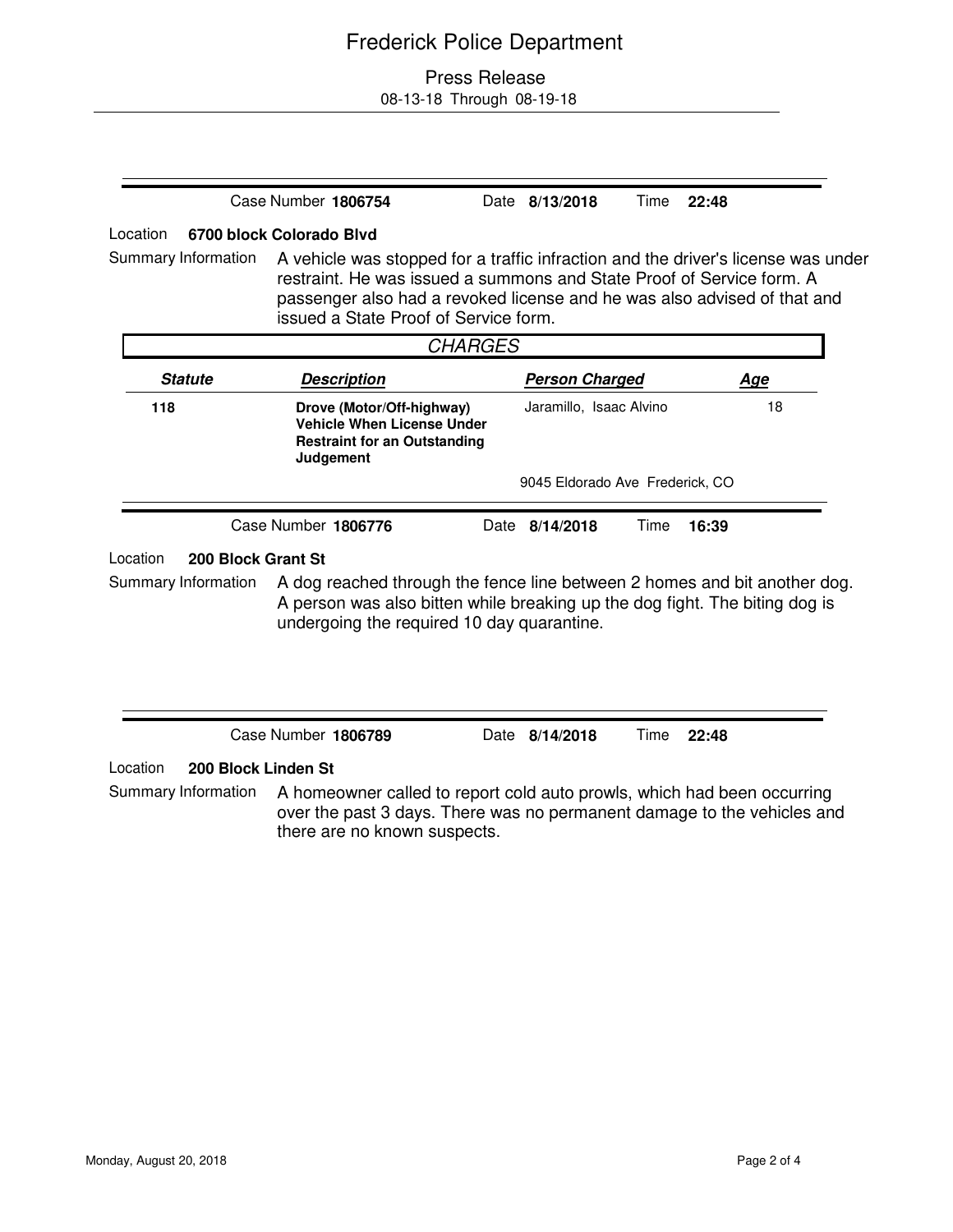|                                |                          | <b>Press Release</b><br>08-13-18 Through 08-19-18 |                                                                                                                                                                 |  |
|--------------------------------|--------------------------|---------------------------------------------------|-----------------------------------------------------------------------------------------------------------------------------------------------------------------|--|
|                                | Case Number 1806825      | Date 8/16/2018                                    | Time<br>9:21                                                                                                                                                    |  |
| Location                       | 610 Block Laurel Green   |                                                   |                                                                                                                                                                 |  |
| Summary Information            |                          |                                                   | On 081618 Frederick Police responded to the report of fraudulent activity on a<br>Frederick resident's bank account. The case is currently under investigation. |  |
|                                |                          | <u>Age</u>                                        |                                                                                                                                                                 |  |
|                                |                          |                                                   |                                                                                                                                                                 |  |
|                                | Case Number 1806198      | Date 8/18/2018                                    | Time<br>16:33                                                                                                                                                   |  |
| Location                       | HWY 52 @ W I-25 FRONTAGE |                                                   |                                                                                                                                                                 |  |
| Summary Information            |                          |                                                   | Suspect was contacted after leaving the scene of a traffic accident.                                                                                            |  |
|                                | Case Number 1806846      | Date 8/18/2018                                    | Time 22:58                                                                                                                                                      |  |
| Location<br>5400 Block LYNX ST |                          |                                                   |                                                                                                                                                                 |  |
| Summary Information            | phone.                   |                                                   | Frederick Officers responded to a report of a missing, possibly stolen cell                                                                                     |  |
|                                |                          |                                                   |                                                                                                                                                                 |  |
|                                | Case Number 1806897      | Date 8/18/2018                                    | Time<br>23:57                                                                                                                                                   |  |
| Location<br>151 Grant Ave      |                          |                                                   |                                                                                                                                                                 |  |
| Summary Information            | Assisted Firestone PD.   |                                                   |                                                                                                                                                                 |  |